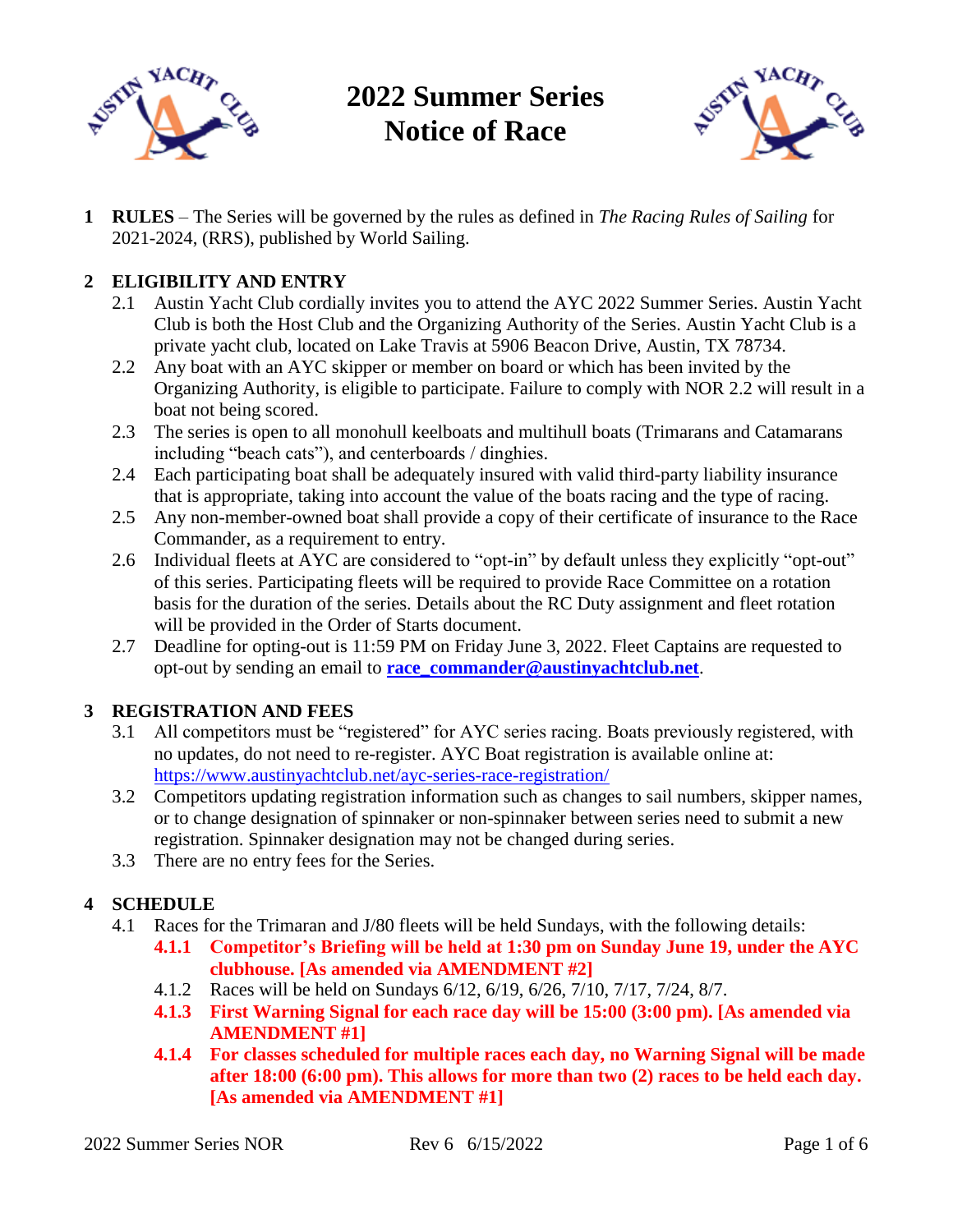- 4.2 Races for all other fleets will be held Saturdays, with the following details:
	- **4.2.1 Competitor's Briefing will be held at 3:00 pm on Saturday June 18, under the AYC clubhouse. [As amended via AMENDMENT #2]**
	- 4.2.2 Races will be held on Saturdays 6/11, 6/18, 6/25, 7/9, 7/16, 7/23, 8/6.
	- 4.2.3 First Warning Signal for each race day will be 16:30 (4:30 pm).
	- 4.2.4 For classes scheduled for multiple races each day, no more than two (2) races will be held each day. Any races not sailed on their scheduled day will not be rescheduled.
- 4.3 Subsequent races for classes which are scheduled for multiple races each day, will be held as soon as possible after the end of each race that day.
- **5 SOCIAL ACTIVITIES** See the club web site for the activities planned by the Social Committee.
- **6 MEASUREMENTS** No measurement of boats is required. All boats competing in a handicap fleet must have a valid handicap rating certificate on file with AYC or have submitted a rating request to the AYC PHRF Committee. Multihulls must have a handicap number on file with the Multihull Fleet.
- **7 SAILING INSTRUCTIONS** Separate Sailing Instructions will be provided for Saturday and Sunday races, and will be available online on the AYC website prior to the start of the Competitor's Briefing, as well as in the bins next to the Official Notice Board located on the lower level of the AYC clubhouse on the northeast-facing wall.
- **8 VENUE** The intended racing area is Lake Travis, Hudson Bend using fixed and temporary marks.
- **9 COURSES** Courses will be either long distance (LD) using the **2021 "Long Distance Course Card"** or round the buoy (RTB) courses.

#### **10 SCORING**

- 10.1 Each boat will be scored using her sail number, which must be unique within her fleet. A boat will be scored in only one Fleet for the entire series – the class that the boat first designates in the series. This restriction on scoring will also apply to designation of spinnaker or nonspinnaker for boats in PHRF fleets.
- 10.2 Scoring for handicap fleets will be as follows:
	- 10.2.1 The PRF-A and PRF-B fleets will be scored using the "Time on Time" variant of the PHRF rating system in accordance with current PHRF handicap values.
	- 10.2.2 The Catamarans will be scored using SCHRS (Small Catamaran Handicap Rating System).
	- 10.2.3 The Centerboard/dinghy boats will be scored using US Sailing Portsmouth Yardstick (Non Wind-Adjusted).
	- 10.2.4 The Trimarans will be scored using the "Time on Time" variant of the PHRF rating system using the PHRF handicaps (TOMA "W/L") maintained by the Multihull Fleet.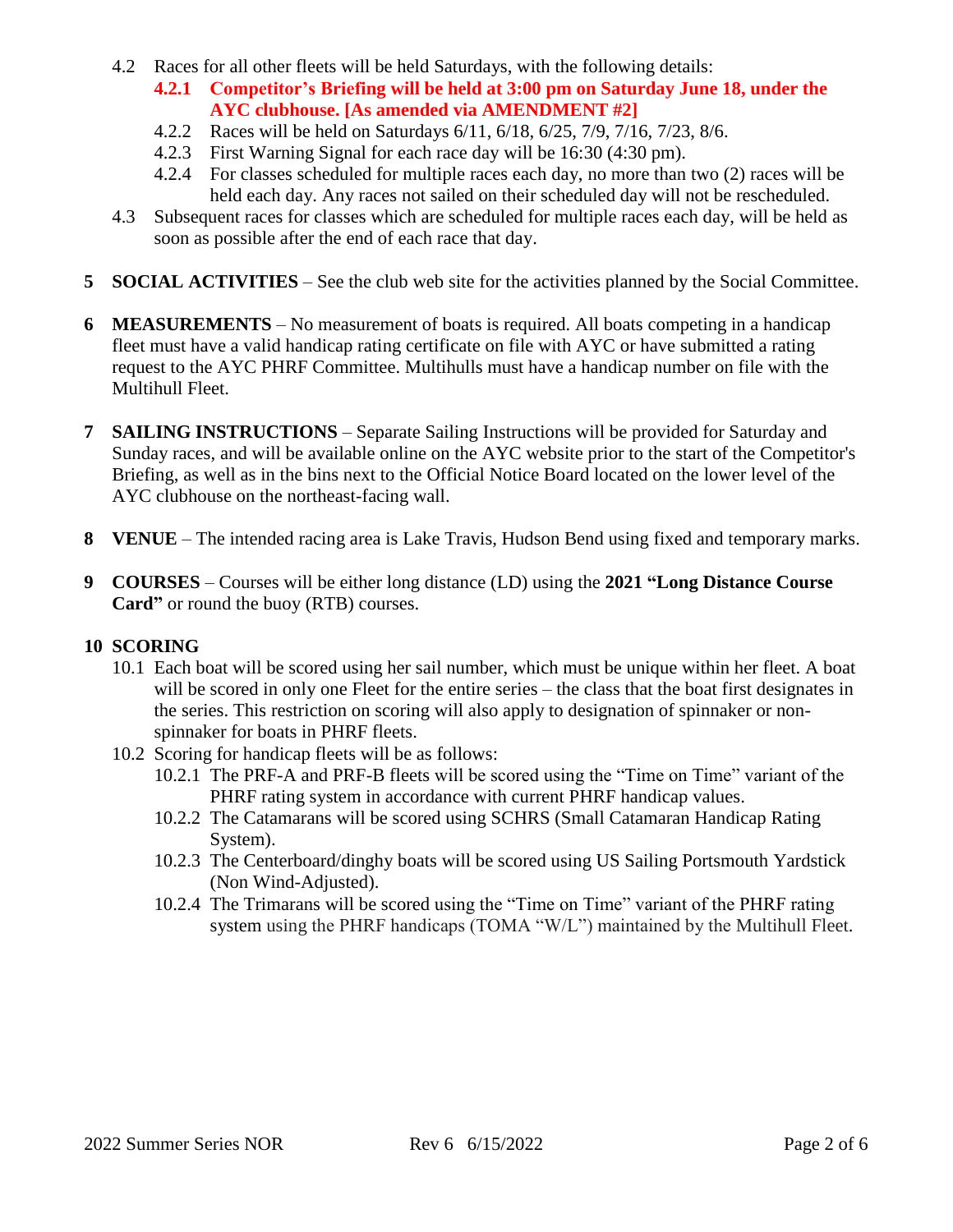- 10.3 The Low Point scoring system of Appendix A of the RRS will be used with the following modifications:
	- 10.3.1 Boats will be allowed to race on days in which her Fleet has RC Duty, as follows:
		- (a) A boat whose skipper served as RC during the Series and therefore did not race will count as having come to the starting area.
		- (b) Said boat will be scored DNS and will receive average points for all races held that day during which her skipper helped with RC. The average will be as calculated per Appendix A, Section A9, Paragraph (a) and will include only races where said boat participated, excluding DNC.
		- (c) A boat may receive average points for more than one race date during the series.
	- 10.3.2 RRS A5 will apply with the following modifications:
		- (a) A boat that did not come to the starting area (DNC) shall be scored two points more than the number of boats that came to the starting area.
		- (b) A boat that raced, but was disqualified (DSQ), shall be scored two points more than the number of boats that came to the starting area.
		- (c) All other scores (DNF, RET, DNS, OCS) shall be scored one point more than the number of boats that came to the starting area.
	- 10.3.3 RRS A5 is further modified for "out of town" racing credit as follows:
		- (a) If a boat is unable to come to the starting area due to racing in another location, individual fleets at AYC may request that said boats be given "out-of-town" racing credit and be scored DNS instead of DNC. This applies only to series races.
		- (b) In order to receive the "out-of-town" racing credit, the Fleet Captain of fleets who desire to be scored this way shall send an email stating this to **[race\\_commander@austinyachtclub.net](mailto:race_commander@austinyachtclub.net)**.
		- (c) In order to receive the "out-of-town" racing credit for a particular AYC series race, the AYC member shall send an email including the "out-of-town" event details to **[scoring@austinyachtclub.net](mailto:scoring@austinyachtclub.net)**. This request must be received prior to the start of the scheduled AYC series race.
	- 10.3.4 RRS A2 is modified for excluded scores as follows:
		- (a) When fewer than 4 races have been completed, no scores will be excluded.
		- (b) When 4 to 6 races have been completed by a Fleet, a boat's series score will be the total of her race scores excluding her worst score.
		- (c) When 7 to 10 races have been completed by a Fleet, a boat's two worst scores will be excluded.
		- (d) When 11 to 13 races have been completed by a Fleet, a boat's three worst scores will be excluded.
		- (e) If 14 or more races are completed by a Fleet, a boat's four worst scores will be excluded.

#### **11 RADIO COMMUNICATION** – **It is required that each boat monitor VHF channel 78 for RC announcements during the race.** For safety situations boats may contact the RC on VHF channel 78. Otherwise, a boat shall neither make radio transmissions while racing nor receive radio communications not available to all boats. This restriction also applies to mobile telephones.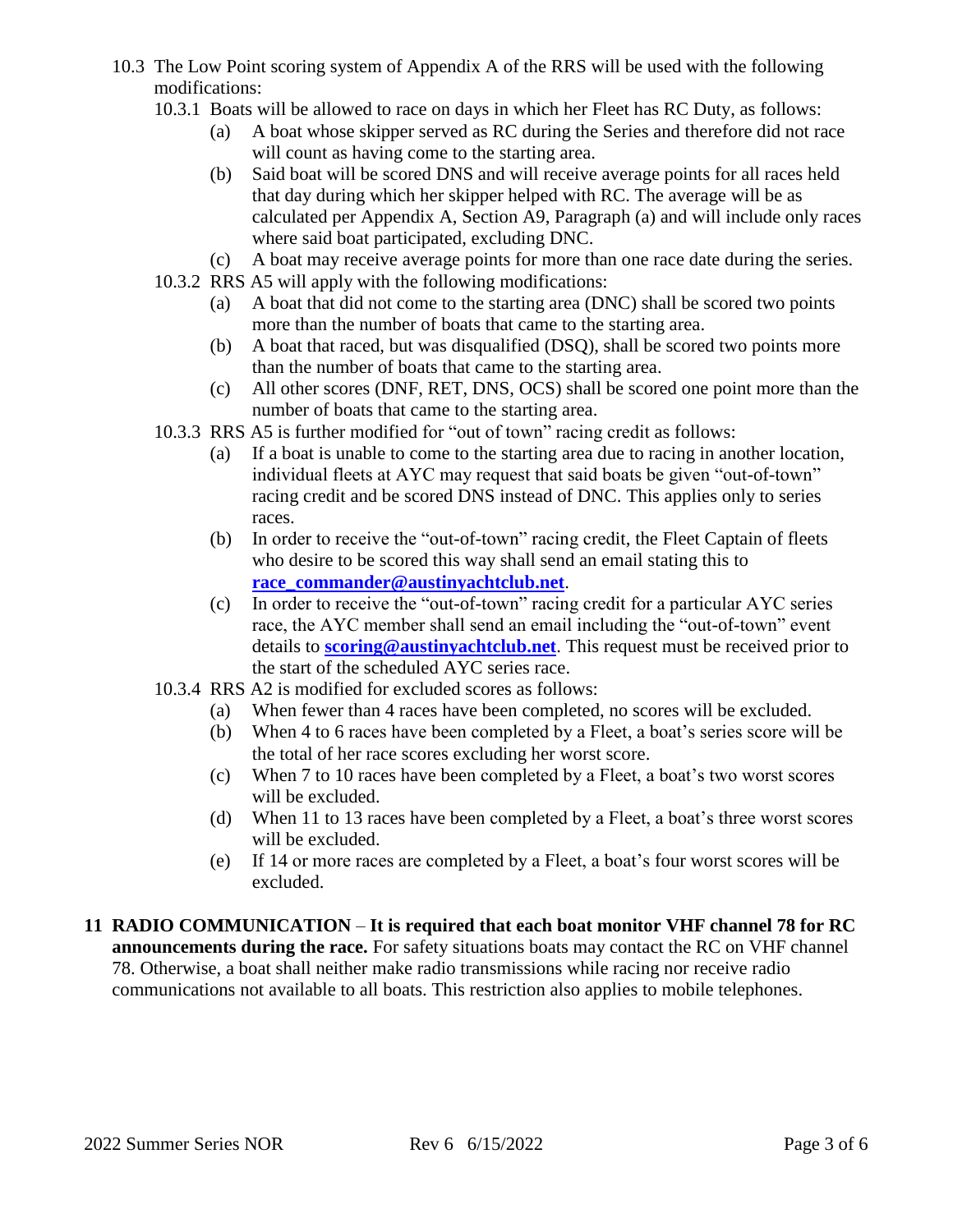- **12 PRIZES** Trophies will be awarded to owner based upon the average fleet attendance for all scheduled races not abandoned by the RC as follows:
	- $\triangleq 2$  participants average: 1 trophy
	- $\div$  > 4 participants average: 2 trophies
	- $\triangleq 7$  participants average: 3 trophies
- **13 ASSUMPTION OF RISK AND RELEASE OF LIABILITY** By participating in the Series, each boat owner, skipper and crew agree to sail and use the Austin Yacht Club facilities at his or her own risk. To the fullest extent permitted under Texas law, each boat owner, skipper and crew unconditionally and irrevocably releases and discharges the Austin Yacht Club, its Officers, Board of Directors, agents, and all other persons who assist in maintaining equipment or in organizing and/or conducting races, from all claims and legal liability for personal injury, death or property damage incurred in connection with the event.
- **14 ADDITIONAL INFORMATION** For additional information contact **AYC at 512-266-1336**, email **[race\\_commander@austinyachtclub.net](mailto:race_commander@austinyachtclub.net)**, or visit **[www.austinyachtclub.net.](https://www.austinyachtclub.net/)**

No pets, fires, fireworks or drones are permitted on AYC property.

AYC is committed to prevent the spread of invasive species, and asks all boat owners, whether sailboats, motorboats, kayaks, to clean their bilges and trailers when coming from another lake to Lake Travis, and when leaving Lake Travis headed to another lake: **[www.texasinvasives.org](http://www.texasinvasives.org/)**.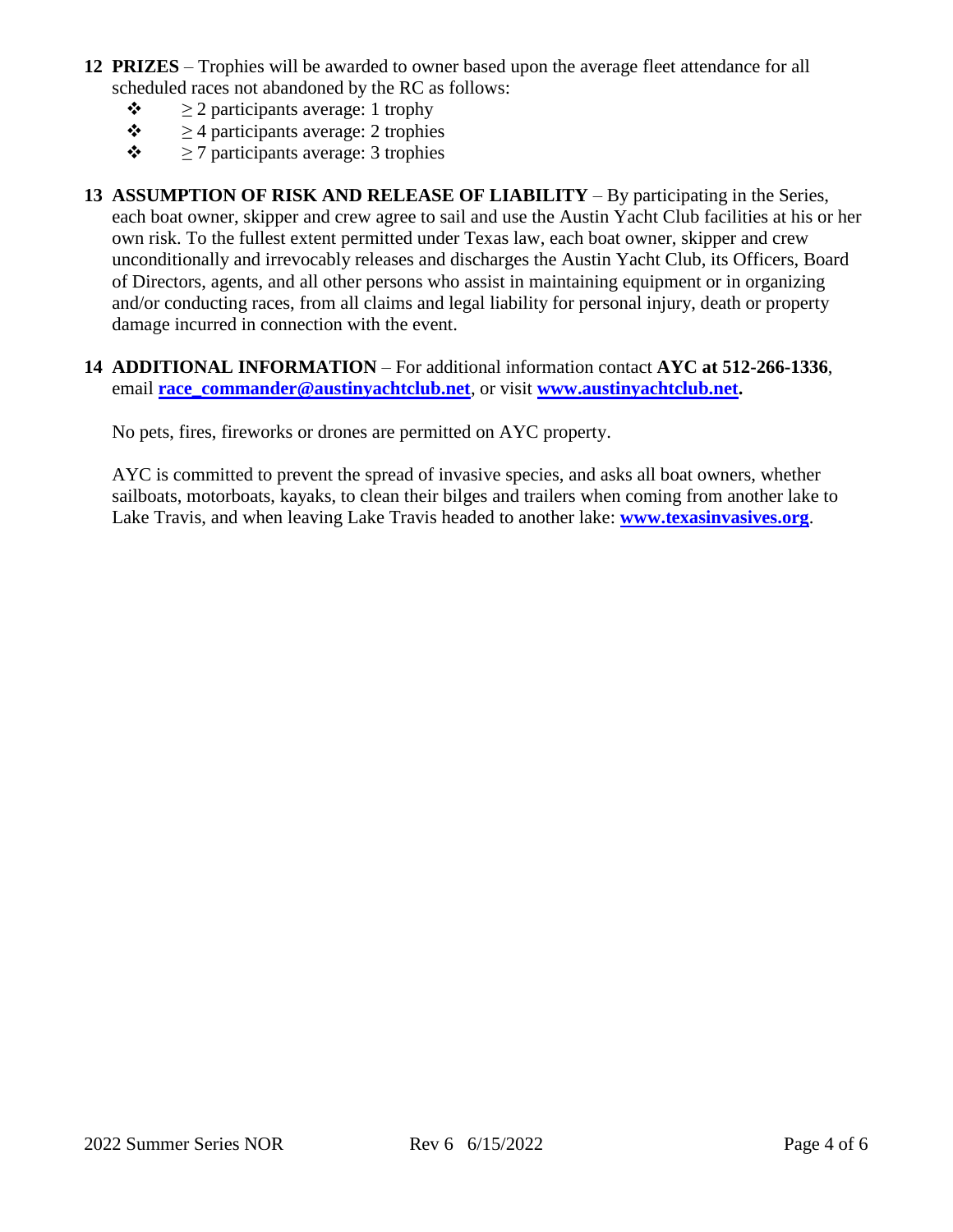

**2022 Summer Series Notice of Race Amendment #1**



# **AMENDMENT #1: Rev 5 (6/7/2022)**

The 2022 Summer Series Notice of Race Rev 4 (6/2/2022) is amended as follows:

A) The first Warning Signal for Sunday races has been changed from 2:00 pm to 3:00 pm. Section 4.1.3 now reads as follows:

#### **4.1.3 First Warning Signal for each race day will be 15:00 (3:00 pm).**

B) The time for the last Warning Signal for Sunday races has been changed from 5:30 pm to 6:00 pm. Section 4.1.4 now reads as follows:

#### **4.1.4 For classes scheduled for multiple races each day, no Warning Signal will be made after 18:00 (6:00 pm). This allows for more than two (2) races to be held each day.**